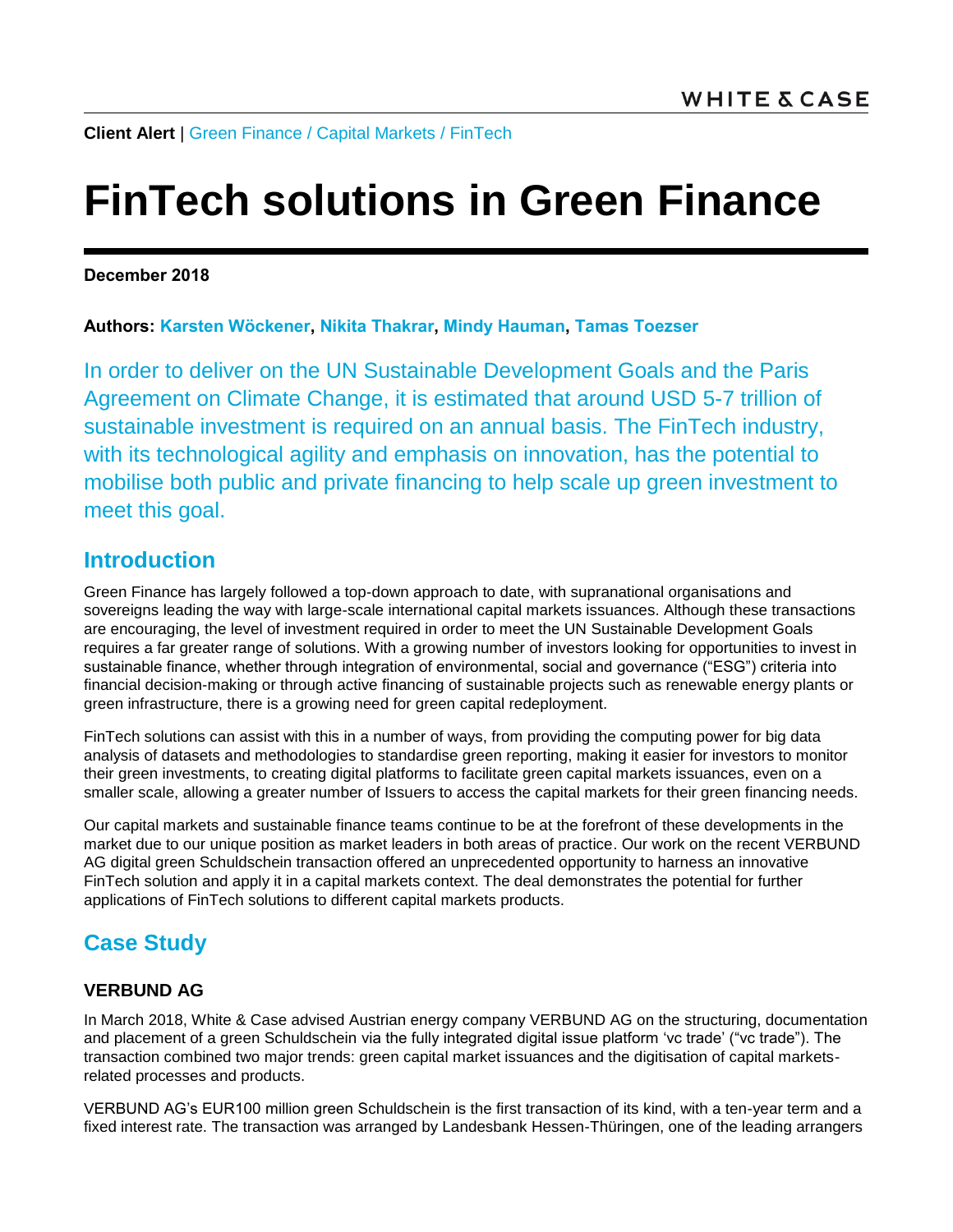of Schuldschein loans. Sustainalytics provided a second party opinion confirming that the transaction was in line with the Green Bond Principles. The proceeds are intended to be used exclusively for the revitalisation of the 220 KV St. Peter Hart power grid in Ernsthofen. The revitalisation will increase the security of supply, grid stability and operational efficiency, reduce grid losses by around 70 per cent. and diminish grid noise. Once the revitalisation process is complete, electricity generated from renewable sources of energy in this section of the power grid (around 110 km long) will be fed into the grid from the Aschach power plant on the Danube and several wind power plants, before being distributed to some 250,000 households and 50,000 companies.

For VERBUND AG, this transaction represented a further milestone in its twofold strategy of digitalisation and environmental sustainability. It was the first company to utilise a FinTech solution, vc trade, to structure and execute its entire green Schuldschein transaction. vc trade is a centralised digital issuance platform for private placement transactions. Based on up-to-date technology, the digital platform supports all major steps throughout the transaction including mandating, structuring, documentation, marketing, settlement and post-settlement. The lifecycle management of a transaction can also be done on vc trade as every deal remains on the platform until it matures. For Issuers such as VERBUND AG, the digitalisation of this process reduces issuance and liquidity costs, reduces placement risks and enables smaller issuance volumes.

## **Opportunities for Digitalisation**

#### **Digital Issuance Platforms**

Although several platforms focus on the digitalisation of Schuldschein processes in recent years, some have developed to facilitate other capital markets products and syndicated loans.

Digital issuance platforms that are currently in use in the market broadly fall into two categories: the transaction support model, where the platform operates to support the arranging banks and the Issuer with existing workstreams and processes related to the transaction, and the broker model, where the relevant FinTech product acts as a direct lending platform for Issuers. The platforms that work to support arranging banks can be further divided into open bank models and bank sponsored models. Open bank models allow any bank that is successfully on-boarded onto the system to process Schuldschein transactions; whereas bank sponsored models are used by banks that choose to operate specifically on that one particular platform. What each of the platforms have in common is that the process of marketing a Schuldschein transaction (in essence, the front end of an issuance) is digitalised, and as a result, transaction costs are reduced and the timeframe for a transaction shortened in comparison with the traditional procedure for marketing Schuldschein transactions.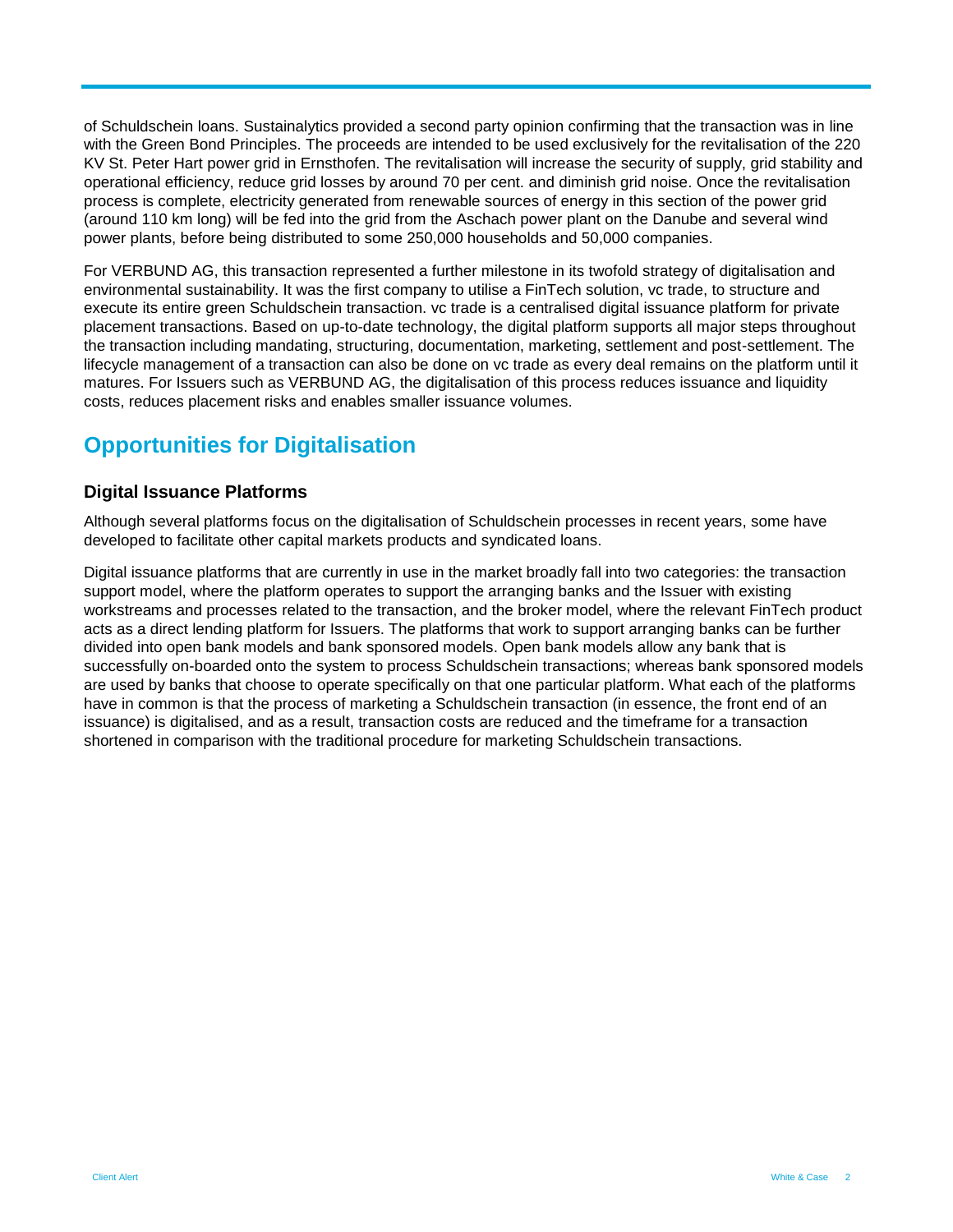

#### **Key benefits of digitalisation for sustainable finance transactions**

- 1. **Targeted approach:** Platforms enable Issuers and arrangers to select and target investors who are focused on sustainable finance products and ESG-led investments.
- 2. **External Review:** A key feature of the green bond market is the increased levels of audit (including second party opinions, verification, certification and ratings), which improve the marketability of green issues. Platforms allow digital access to the results of any external review.
- 3. **Reporting:** Green transactions generally impose periodic reporting requirements on Issuers. Platforms allow this process to be completed efficiently using lifecycle management tools, as reports (in line with impact reporting templates) and other information can be distributed in a timely manner to all investors and all communication with investors can be conducted in a centralised fashion.
- 4. **Small-scale issuances:** Platforms may enable Issuers to issue smaller scale volumes, which may better match the requirements of certain types of transactions such as sustainable project financings. This mitigates the costs that may result from one-off large-scale financings.
- 5. **Fostering green finance issues:** Digital platforms increase the efficiency and speed of a transaction and decrease transaction costs.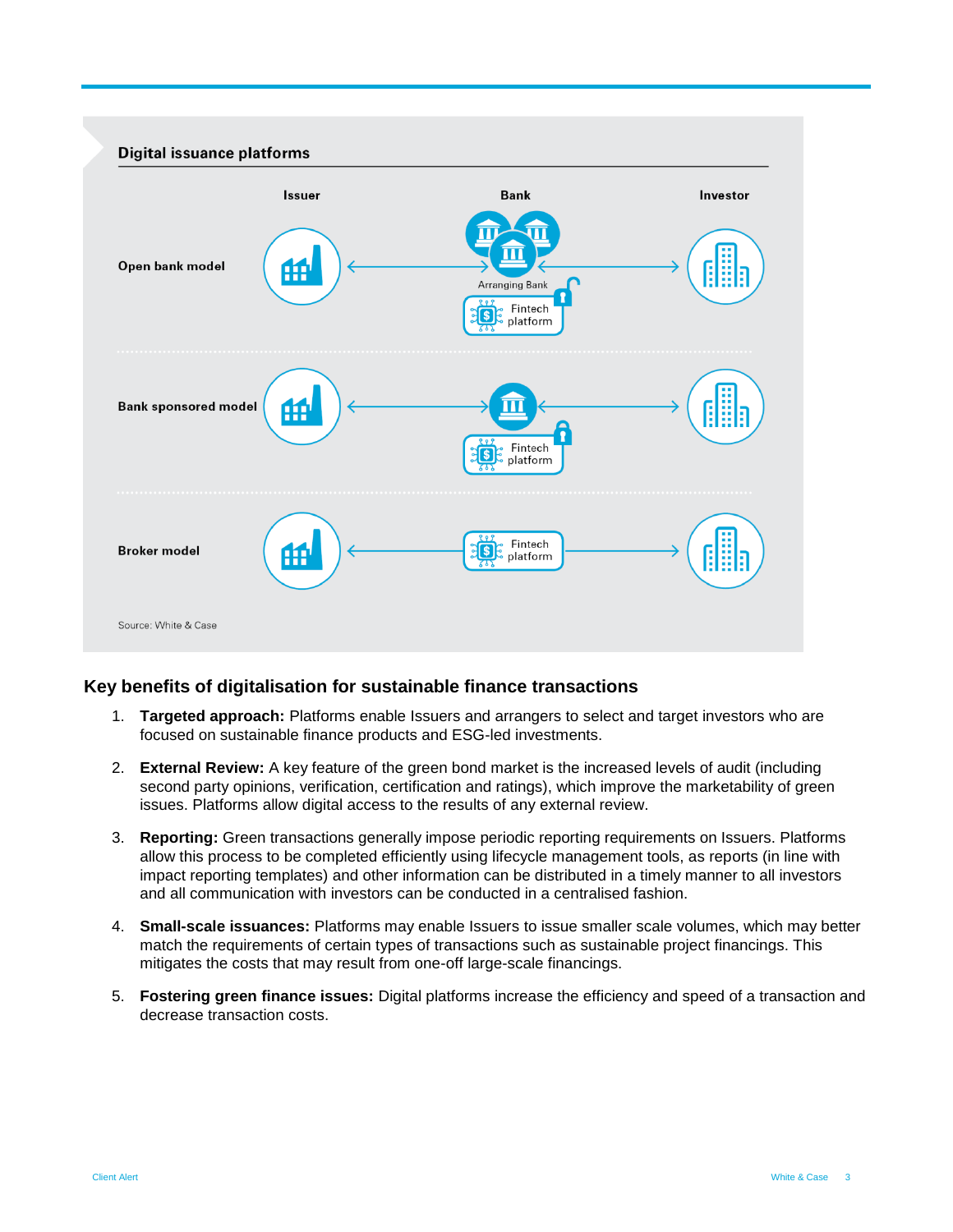## **Schuldschein – Green Shoots in the European Market**

Generally, a Schuldscheindarlehen is a privately placed (typically unsecured and unsubordinated) loan agreement governed by German law, which comprises two elements: a loan agreement and a separate certificate (a Schuldschein) which states that the loan has been granted. Although the certificate does not actually constitute a security under German law, it can be an attractive financing option for corporates that require medium to longterm financing, because it offers easy, inexpensive access to capital markets. In 2017, the total issue volume for Schuldschein was EUR29 billion, with the average deal size being EUR160 million.





## **Conclusion**

VERBUND AG's digital green Schuldschein was the world's first placement of such an instrument on a FinTech platform. It has generated interest from other market participants and we predict that the utilisation of similar technology in sustainable transactions will become mainstream in the near future.

This ground-breaking transaction is just one example, however, of how FinTech solutions are affording Issuers efficiency gains and greater opportunities to access the international capital markets, both by streamlining the logistics of a trade and by reducing cost and the barriers to entry.

White & Case's global team of capital markets lawyers and FinTech experts regularly assist our clients in meeting their environmental goals regardless of the sector in which they operate or where they are located. Our market leading and internationally recognised sustainable finance practice has been involved in sustainable financing from its inception in the corporate sphere and has remained at the forefront of recent innovations in sustainable